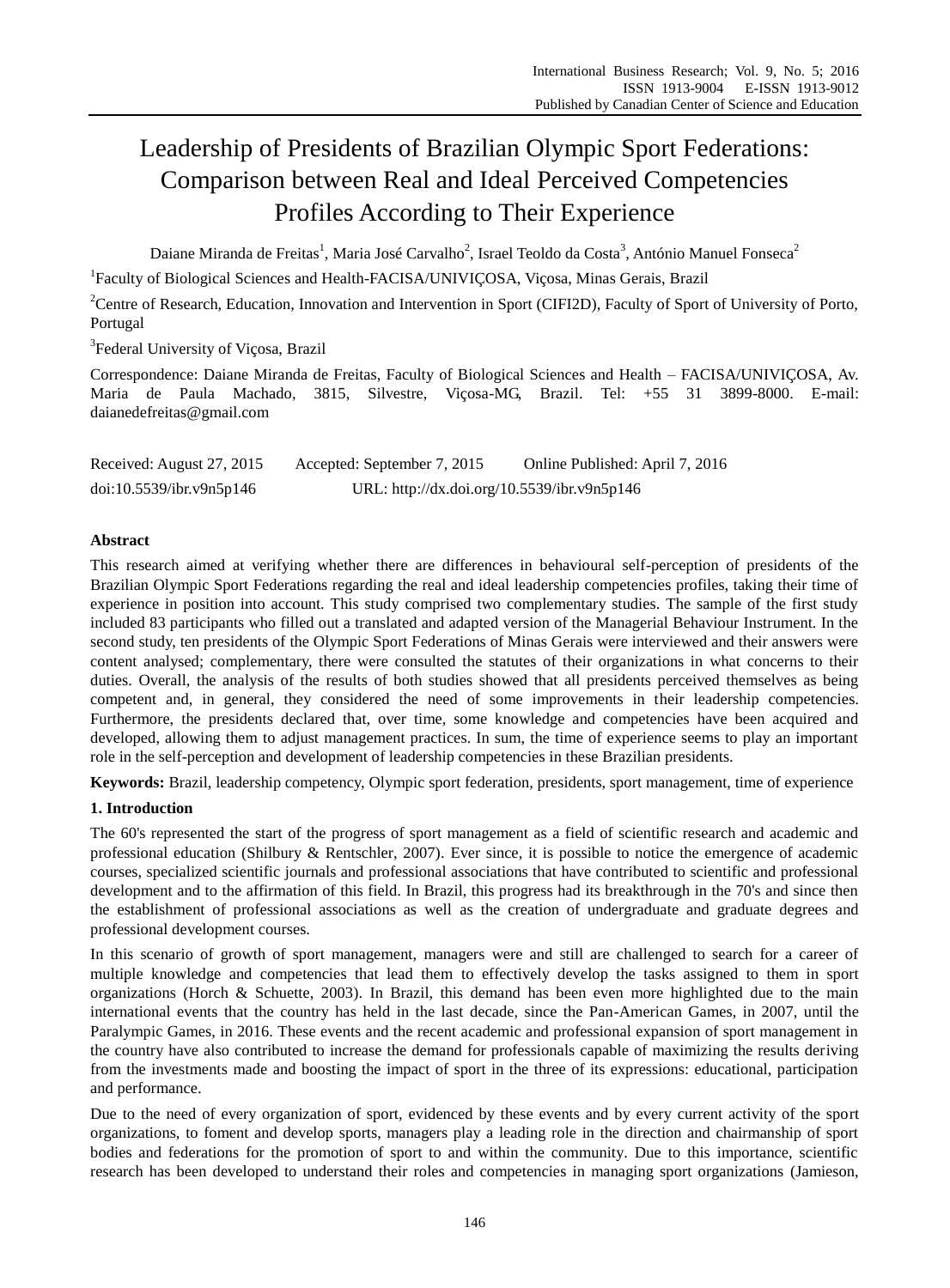1987). One of the most studied roles within research in sport management is leadership, which is considered one of the most important basic roles of sport managers, reflecting directly in the organizational results (Horch & Schuette, 2003; Mintzberg, 2011; Paton, 1987). With respect to the investigations about managerial leadership, it is possible to verify that, since the 80's, the studies about competencies have been highlighted within the field of sport management on the international scene (Goodarzi et al., 2012; Horch & Schuette, 2003; Jamieson, 1987; Ko et al., 2011; Koustelios, 2003; Lambrecht, 1987; Retar et al., 2013).

The previous studies in sport management have reported the importance of sport managers' competencies to manage sports organizations in different sectors, especially those competencies associated to human relations (Goodarzi et al., 2012; Koustelios, 2003; Lambrecht, 1987), which allow managers to be effective at decision making and human management; creativity (Lambrecht, 1987), that include initiating significant changes and involvement with external members; internal process (Horch&Schuette, 2003; Koustelios, 2003; Retar et al., 2013), which allow managers to control organizational activities and projects; and to productivity (Ko et al., 2011), focusing on competition. Furthermore, these studies have highlighted the value of the competencies by sport managers depending on, for example, the hierarchical level, the organizational size and the activity sector (Horch & Schuette, 2003; Ko et al., 2011; Koustelios, 2003; Lambrecht, 1987).

Researches revealed that the competencies of sports managers differ according to the organizational size. Although there is this difference from of a large organization compared to a smaller one, the "communication" competency is evaluated similarly as the most valuable, highlighting the importance of the informational competency described by Mintzberg (2011), regardless of the size of the organization. These results were found in a research conducted in sports clubs (Lambrecht, 1987), fitness centres (Koustelios, 2003) and campus and public recreation (Barcelona, 2004). This influence of the size may occur due to the higher degree of differentiation in managerial positions within major organizations and, consequently, the competencies required at each hierarchical level (Horch&Schuette, 2003).

Indeed, literature suggests that the leadership competencies vary according to the hierarchical level assumed by sports managers. The studies of Barcelona (2004); Case & Branch (2003) corroborate the literature by emphasizing that the competencies related to technical skills are more important for first-line managers, whereas intermediate managers care more about competencies associated with interpersonal skills, and top managers about the competencies related to conceptual skills (Katz, 1974; Lussier& Kimball, 2009; Quarterman et al., 2011).

With respect to the influence of the activity sector on the competencies to be presented by sports managers, as well as in the other variables studied, there are also differences, mainly because of the different purposes of the organizations and the type of involvement between people (Hoye, 2007; Taylor & McGraw, 2006). For example, in the sectors denominated campus, public and military recreation, it was found that in the first ones the competencies related to knowledge of philosophy, fundamentals and sport science stand out, while in the other two sectors the most important competencies are the programming techniques and management of events skills (Barcelona, 2004; Barcelona & Ross, 2004). Other studies found that the competency associated with human relations is the most valued by managers, as well as communication and leadership (Ko et al., 2011; Quain& Parks, 1986), thus emphasizing the interpersonal competencies described by Mintzberg (2011) regardless of the activity sector.

Among the multiple concepts of competency proposed and presented in literature, this study opted for the concept presented by Quinn (1984); Quinn, Faerman, Thompson, McGrath & Clair (2012) who associated competency with the ability of managerial leaders to apply effectively their knowledge and skills to perform managerial tasks through certain leadership behaviours. These competencies, according to literature, might be acquired through formal - usually achieved through academic background - and informal learning - obtained through the experience within the workplace environment (Cheetham & Chivers, 2001). In regard to informal learning, research results that addressed the impact of experience on professional competency and on the development within the work context, evidenced that working experience is one of the factors that most influenced competency acquisition and development, followed by personal characteristics and formal training (Louw et al., 2012; Mumford, Marks, Connelly, Zaccaro& Reiter-Palmon, 2000; Paloniemi, 2006; Svensson et al., 2004). Besides this, research has also indicated that the accumulation of experience is an important factor to increase self-confidence and allow the faster and more effective execution of routine tasks (Eraut, 2004; Paloniemi, 2006).

In sports, the impact of experience has also been investigated, particularly with respect to the work developed within the technical area. Results of some studies indicate that experience has been considered favourable to an increase in learning and, consequently, to the effective performance and the development of leadership competencies, specially by coaches (Gould, Guinan, Greenleaf & Chung, 2002). However, we are not aware of any study that investigated the relationship between experience and the leadership competencies of the sport manager, as well as the comparison between the self-perceptions of managerial leaders about perceived and ideal leadership profiles that, theoretically,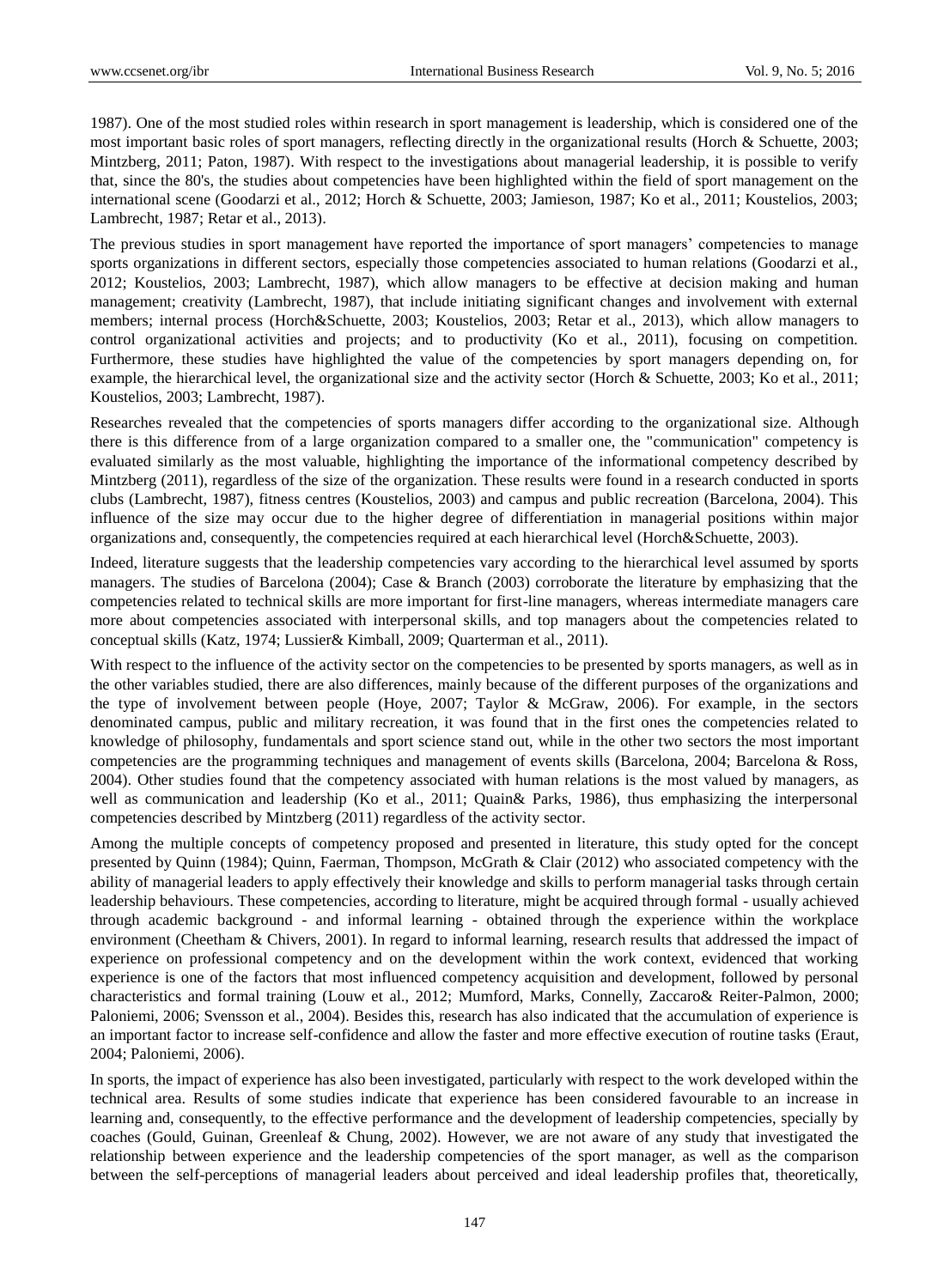might be an indication of the gap between his/her current profile and the one considered as the ideal profile to perform his/her roles (Chelladurai, 1984). This comparison has been, within the last five years, explored by studies with coaches (May et al., 2014), but with respect to sport managers investigations addressing this type of approach were not found.

Due to this lack of studies about the relationship between experience and competency of sport managers, as well as between the self-perceptions of the competencies presented and those considered ideal for the role, it is understood that there will be benefits in exploring this subject, not only in terms of the progress of the literature in the field of sport management, but also to promote potential improvements of the managerial practices that might emerge from the utilization of this information. Hence, this study has as main purpose the broadening of the understanding about the way the presidents of Olympic Sport Federations (OSFs) with terms of different durations associate importance to a varied group of competencies and how they distinguish, or not, themselves in the way they perceive to dominate them in their everyday life and prospect them to an ideal manager profile. For such, this research was divided in two complementary studies. The first, of quantitative character, aimed to verify if, according to the different times of experience in the position, there would be different self-perceptions of leadership competencies between the real and ideal profiles of the presidents of Brazilian OSFs, as well as between each of the profiles. The second study, of qualitative character, aimed to increase more the knowledge about this subject, namely through the analysis of statutes of the federations, with respect to the roles of the presidents, as well as the interviews that allowed the presidents to express themselves about the utilization of knowledge and behaviours associated with the leadership competencies employed in the management of an OSFs.

# **2. Study 1**

# *2.1 Sample*

In this study participated 83 presidents from Brazilian OSFs. Among these presidents, 55.4% had up to 48 months of presidency, 20.5% had between 49 and 96 months and 24.1% had more than 97 months. The average time in presidency corresponded to 70 months. The participants were mainly male  $(90.6%)$  and were 48.6 years old ( $\pm$ 1.71) in average.

## *2.2 Instrument*

The instrument used in this study was the Brazilian-Portuguese version of the Managerial Behaviour Instrument (MBIbr; Freitas, Carvalho, Costa & Fonseca, *in press*). The original instrument was developed by Lawrence, Lenk and Quinn (2009) and is based on the Competing Values Framework (CVF) by Quinn (1984). The instrument comprises four dimensions (Collaborate, Create, Control and Compete), which gather 12 competencies (Facilitator, Mentor, Empathizer, Visionary, Innovator, Motivator, Regulator, Monitor, Coordinator, Competitor, Producer, Driver) and 36 managerial leadership behaviours. According to the purposes of this study this instrument was used to assess the perceptions of the presidents about what they use to do in their daily life (i.e., real) as well to what they believe they should do or they would like to do in an ideal scenario (i.e., ideal).

# *2.3 Procedures of Data Collection*

The presidents were invited via e-mail with the explanation of the nature and objectives, importance and ethical concerns (anonymity, confidentiality and exclusive use of data for research purposes) of the research, informed consent and a personalized link of the online questionnaire with the questions regarding the social demographic data and the behaviours. The electronic and telephone contact details of the researcher responsible for the research were made available, so that the presidents could, in case of need, dispel doubts on filling the questionnaire and on the participation in the research. All procedures were conducted in accordance with the norms established by the Resolution of the National Health Council (466/2012) and by the Declaration of Helsinki (1996) for research with human beings. This study had the approval of the Ethics Committee of the investigation unit of the university in which this study was developed.

# *2.4 Procedures of Data Analysis*

Initially, data normality and homogeneity were verified through Kolmogorov-Smirnov and Levene tests, respectively. Due to the violation assumption of normality of data distribution, non-parametric tests were performed. Then, the data from the study were analysed by the Wilcoxon, Kruskal-Wallis and Mann-Whitney tests. Wilcoxon's test allowed comparing the competencies between the real and ideal versions among all presidents, and according to the time of experience in the position. In order to verify whether the perceptions about each competency profile (real and ideal) would vary in function of time of experience in the position, the Kruskal-Wallis test was performed, followed by the Mann-Whitney test, to verify the difference between the groups. For these analyses, the effect size was presented from the correlation coefficient "*r*", which reference values are: below 0.29 for low values; between 0.30 and 0.49 for medium values and; above 0.50 for high values (Cohen, 1988).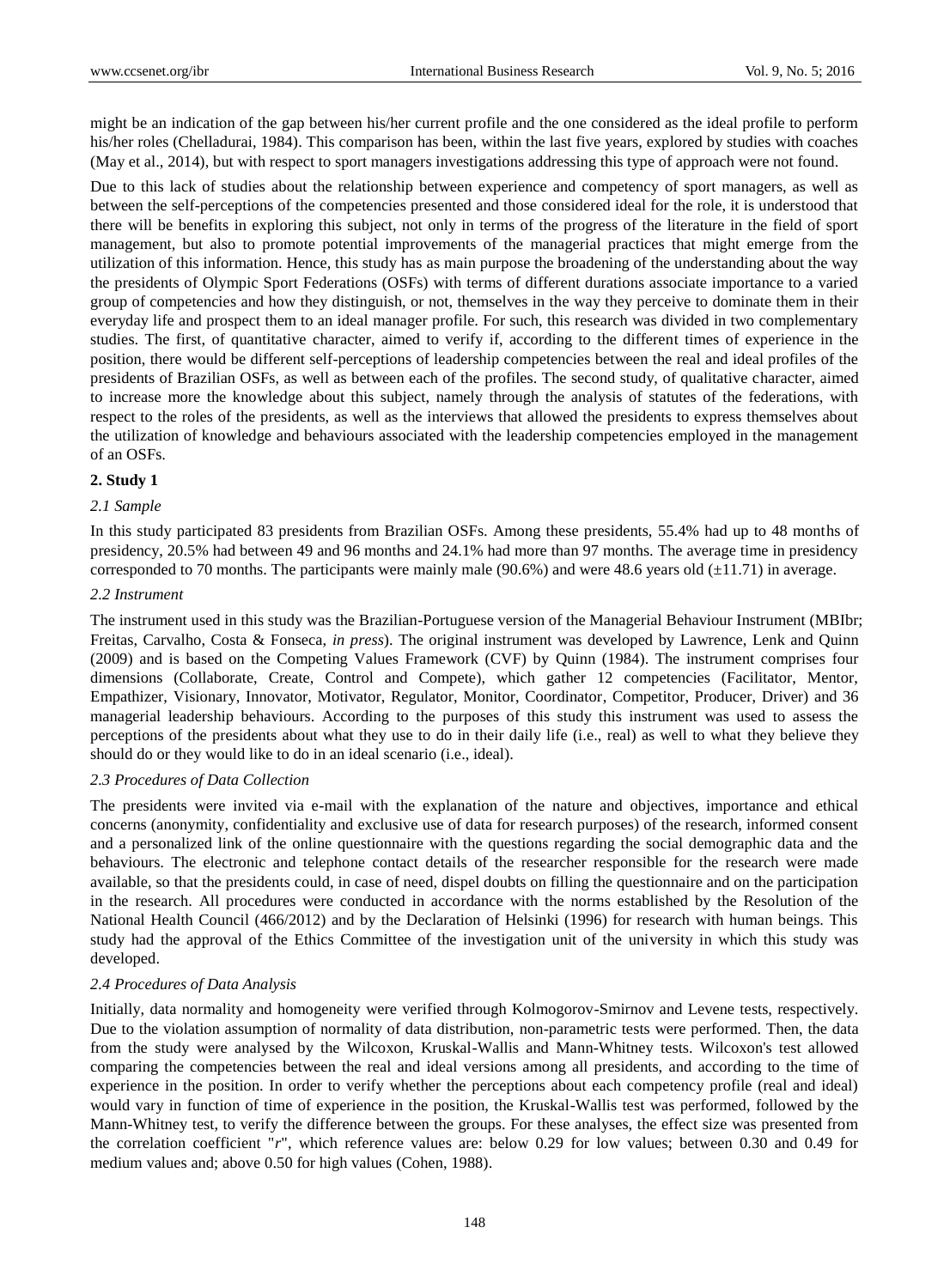All statistical procedures were performed with the Statistical Package for Social Sciences (SPSS) for Windows®, version 20.0, and the significance level adopted was 5%.

# *2.5 Results*

The results of this first study evidenced that the presidents perceive themselves as competent in managing the federations, as mean values were above 4.05 (see Table 1) and with no significant differences between perceptions of the real profile according to the period in the position, as only one significant difference in the ideal profile was registered, with regards to the competency 'Mentor', which presented a low effect size. This difference was observed in the self-perceptions between the group of presidents with up to 48 months in the position and the other two groups.

When comparing the real and ideal profiles, it is possible to observe that all mean values obtained for the competencies of the ideal profile were higher than those of the real profile, thus showing that the presidents acknowledge they need to evolve with regards to the behaviours associated to the leadership competencies for an ideal profile. Amongst the twelve competencies analysed, all displayed significant differences in the self-perceptions of the presidents of the Brazilian OSFs. It was also observed that the effect sizes for these differences are considered medium and high for eleven of the twelve competencies analysed, except for the competency 'Competitor'. By considering the time of experience in the position, results displayed that: i) the presidents with up to 48 months in the position presented significant differences for the self-perception of the twelve leadership competencies, ii) the presidents with 49 to 96 months in the position presented significant differences for the self-perception of the three competencies (Visionary, Coordinator and Driver), and iii) the presidents with more than 97 months in the position presented significant difference in the self-perception of only one competency (Motivator) (see Table 1). All these differences obtained effect size values considered medium or high.

Table 1. Means, standard deviation, significance level and effect size for the comparisons of the real and ideal competency profiles of the presidents of the Brazilian Olympic Federations

|         |            | <b>GENERAL</b>   |     |           |     |       |                 | UP TO 48 MONTHS (Group 1) |                          |       |     |       |          |           | 49 TO 96 MONTHS (Group 2) |       |              |     |     |           |     | ABOVE 97 MONTHS (Group 3) |     |     |     |          |             |  |
|---------|------------|------------------|-----|-----------|-----|-------|-----------------|---------------------------|--------------------------|-------|-----|-------|----------|-----------|---------------------------|-------|--------------|-----|-----|-----------|-----|---------------------------|-----|-----|-----|----------|-------------|--|
|         |            | Real             |     | Ideal     |     |       |                 |                           | Real<br><b>SD</b><br>Mea | Ideal |     |       |          | Real      |                           | Ideal |              |     |     | Real      |     | Ideal                     |     |     |     | Real     | Ideal       |  |
|         |            | <b>SD</b><br>Mea | Mea | <b>SD</b> |     |       |                 | Mea                       |                          | SD    | n   | Mea   |          | <b>SD</b> | Mea                       | SD    | $\mathbf{r}$ |     | Mea | SD        | Mea | SD                        | D   |     | P   |          |             |  |
|         |            | ns.              |     | <b>ns</b> |     |       |                 | <b>ns</b>                 |                          | ns    |     |       |          | ns        |                           | ns.   |              |     |     | <b>ns</b> |     | ns                        |     |     |     |          |             |  |
| Collabo | Facilita   | 4.64             | 0.4 | 4.78      | 0.3 | 0.002 | 0.3             | 4.69                      | 0.3                      | 4.83  | 0.3 | 0.01  | 0.3      | 4.57      | 0.4                       | 4.75  | 0.3          | 0.0 | 0.4 | 4.60      | 0.4 | 4.68                      | 0.4 | 0.1 | 0.3 | 0.49     | 0.31        |  |
| rate    | OI         |                  |     |           |     |       |                 |                           |                          |       |     | 6     | 6        |           |                           |       |              | 84  |     |           |     |                           |     | 43  |     | 8        |             |  |
|         | Mentor     | 4.36             | 0.7 | 4.63      | 0.5 | e     | 0.4             | 4.43                      | 0.6                      | 4.78  | 0.3 | < 0.0 | 0.5      | 4.33      | 0.6                       | 4.43  | 0.6          | 0.4 | 0.2 | 4.20      | 0.9 | 4.43                      | 0.6 | 0.0 | 0.3 | 0.69     | 0.02        |  |
|         |            |                  |     |           |     | 0.00  |                 |                           |                          |       |     | 01    |          |           |                           |       |              | 07  |     |           |     |                           |     | 81  |     |          | $2^{\circ}$ |  |
|         | Empathi    | 4.44             | 0.6 | 4.63      | 0.4 | 0.005 | 0.3             | 4.42                      | 0.7                      | 4.66  | 0.4 | 0.03  | 0.3      | 4.51      | 0.3                       | 4.63  | 0.4          | 0.1 | 0.3 | 4.42      | 0.5 | 4.53                      | 0.5 | 0.2 | 0.2 | 0.92     | 0.74        |  |
|         | zer        |                  |     |           |     |       |                 |                           |                          |       |     |       |          |           |                           |       |              | 96  |     |           |     |                           |     | 05  |     |          |             |  |
| Create  | Visional   | 4.34             | 0.6 | 4.67      | 0.4 | e.    | 0.5             | 4.41                      | 0.6                      | 4.75  | 0.4 | < 0.0 | 0.6      | 4.08      | 0.7                       | 4.47  | 0.6          | 0.0 | 0.6 | 4.38      | 0.6 | 4.67                      | 0.4 | 0.0 | 0.3 | 0.20     | 0.16        |  |
|         |            |                  |     |           | n   | 0.00  | 6               |                           |                          |       |     | 01    | $\Omega$ |           |                           |       |              | 07  |     |           |     |                           |     | 85  |     |          |             |  |
|         | Innovato   | 4.42             | 0.5 | 4.59      | 0.5 | 0.003 | 0.3             | 4.50                      | 0.4                      | 4.71  | 0.4 | 0.00  | 0.4      | 4.37      | 0.6                       | 4.31  | 0.7          | 0.9 | 0.0 | 4.30      | 0.5 | 4.58                      | 0.4 | 0.0 | 0.4 | 0.35     | 0.12        |  |
|         |            |                  |     |           |     |       |                 |                           |                          |       |     |       |          |           |                           |       |              | 64  |     |           |     |                           |     | 52  |     | 6        |             |  |
|         | Motivat    | 4.29             | 0.6 | 4.49      | 0.5 | e     | 0.4             | 4.29                      | 0.5                      | 4.54  | 0.5 | 0.00  | 0.4      | 4.24      | 0.6                       | 4.31  | 0.6          | 0.4 | 0.1 | 4.28      | 0.7 | 4.55                      | 0.5 | 0.0 | 0.5 | 0.91     | 0.48        |  |
|         | or         |                  |     |           | 8   | 0.001 |                 |                           |                          |       |     |       |          |           |                           |       |              | 41  |     |           |     |                           |     | 08  |     | 6        |             |  |
| Control | Regulat    | 4.39             | 0.5 | 4.68      | 0.4 | ×.    | 0.4             | 4.41                      | 0.5                      | 4.78  | 0.3 | < 0.0 | 0.5      | 4.33      | 0.5                       | 4.51  | 0.5          | 0.2 | 0.2 | 4.43      | 0.5 | 4.62                      | 0.4 | 0.0 | 0.4 | 0.87     | 0.12        |  |
|         | $^{\circ}$ |                  |     |           |     | 0.00  | 8               |                           |                          |       |     | 01    |          |           |                           |       |              | 55  |     |           |     |                           |     | 66  |     | 9        | 8           |  |
|         | Monitor    | 4.40             | 0.5 | 4.60      | 0.4 | 0.002 | 0.3             | 4.37                      | 0.6                      | 4.62  | 0.4 | 0.00  | 0.3      | 4.27      | 0.4                       | 4.53  | 0.5          | 0.0 | 0.4 | 4.57      | 0.5 | 4.62                      | 0.5 | 0.9 | 0.0 | 0.19     | 0.80        |  |
|         |            |                  |     |           |     |       |                 |                           |                          |       |     | 8     |          |           | $\ddot{\phantom{1}}$      |       |              | 81  |     |           |     |                           | £.  | 14  |     | 3        |             |  |
|         | Coordin    | 4.38             | 0.5 | 4.65      | 0.4 | e     | 0.4             | 4.35                      | 0.5                      | 4.66  | 0.4 | 0.00  | 0.5      | 4.45      | 0.5                       | 4.69  | 0.4          | 0.0 | 0.4 | 4.42      | 0.5 | 4.63                      | 0.4 | 0.0 | 0.4 | 0.80     | 0.95        |  |
|         | ator       |                  |     |           | 6   | 0.001 | 8               |                           |                          |       |     |       |          |           |                           |       |              | 48  |     |           |     |                           |     | 56  |     | -5       |             |  |
| Compet  | Competi    | 4.05             | 0.9 | 4.18      | 0.9 | 0.013 | 0.2             | 4.03                      | 0.9                      | 4.16  | 0.9 | 0.04  | 0.3      | 3.96      | 0.9                       | 4.02  | 0.9          | 0.6 | 0.1 | 4.13      | 0.7 | 4.35                      | 0.8 | 0.0 | 0.3 | 0.93     | 0.48        |  |
|         | tor        |                  |     |           |     |       |                 |                           |                          |       |     |       |          |           |                           |       |              | 77  |     |           |     |                           |     | 89  |     |          |             |  |
|         | Produce    | 4.13             | 0.8 | 4.37      | 0.7 | e     | 0.3             | 4.03                      | 0.9                      | 4.30  | 0.9 | 0.00  | 0.4      | 4.18      | 0.6                       | 4.41  | 0.6          | 0.2 | 0.3 | 4.30      | 0.6 | 4.48                      | 0.6 | 0.1 | 0.3 | 0.73     | 0.93        |  |
|         |            |                  |     |           |     | 0.001 |                 |                           |                          |       |     |       |          |           |                           |       |              | 17  |     |           |     |                           |     | 08  |     | $\theta$ |             |  |
|         | Driver     | 4.33             | 0.6 | 4.62      | 0.5 | e     | 0.5<br><b>D</b> | 4.30                      | 0.6                      | 4.60  | 0.5 | 0.00  | 0.5      | 4.37      | 0.5                       | 4.71  | 0.4          | 0.0 | 0.6 | 4.37      | 0.5 | 4.58                      | 0.4 | 0.0 | 0.4 | 0.89     | 0.70        |  |
|         |            |                  |     |           |     | 0.001 |                 |                           |                          |       |     |       |          |           |                           |       |              | 06  |     |           |     |                           |     | 72  |     |          |             |  |

\* Significant difference between Groups 1 and 2 (p=0.029 and *r*=0.27) and the Groups 1 and 3 (p=0.018 and *r*=0.29)

# **3. Study 2**

# *3.1 Sample*

Ten presidents of Minas Gerais OSFs participated in this study. Amongst these participants, 60% presided the federation for a period of up to 48 months, 20% between 49 and 96 months and 20% for more than 97 months. The participation of male presidents was predominant (9 men and 1 woman) and the average age of participants was 51.3 years ( $\pm$ 10.92).

## *3.2 Instrument*

The semi-structured interview applied in this study was developed based on the conceptual framework of the Competing Values Framework (CVF) (Lawrence et al., 2009; Quinn, 1984) and according to the proposed goals. The respective roadmap comprised 42 open-ended questions, in a first part including the presidents' social-demographic and functional data and, in a second part, the leadership competencies.

The interview was analysed by three experts, all holding a PhD in Sport Sciences with expertise in qualitative research, who suggested some small modifications. After the implementation of this improvement, the interview was approved unanimously. In possession of the approved roadmap, it was done a pilot study with a vice-president of a Brazilian OSFs seeking to ensure the understanding of questions and their relevance. In view of this process, no substantial modification was made, thus resulting in the final interview roadmap.

## *3.3 Procedures of Data Collection*

The presidents who agreed to take part in this research scheduled the interview according to their availability of location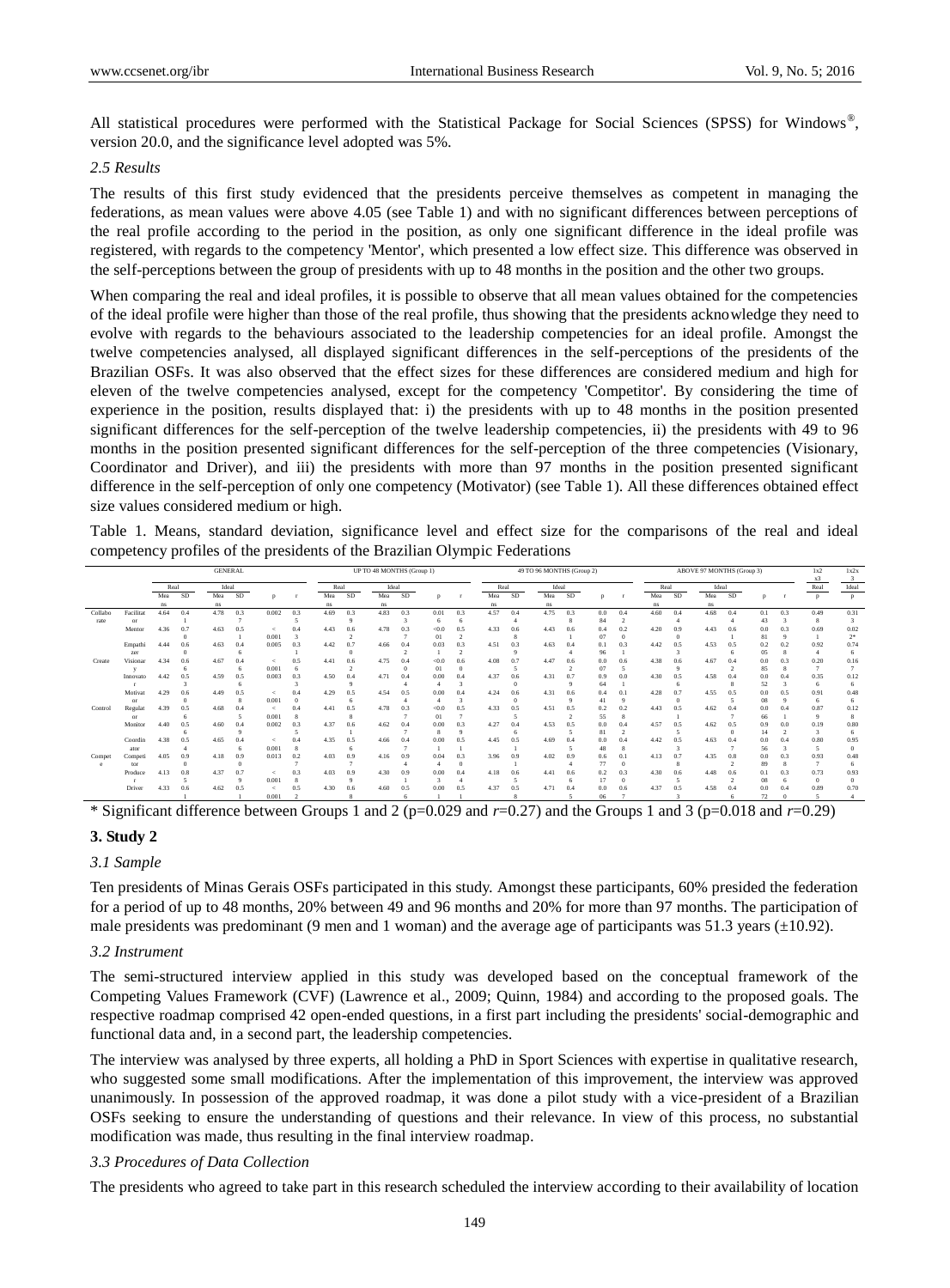and time, between March and August 2014. Prior to the start of all interviews, the presidents were reminded of the aim of the study, confidentiality and anonymity. Then, before to start the interview, which was recorded with their authorization, they also sign the Informed Consent. Aiming to complement some information collected in the interviews, especially about the specific duties of the presidents, the statutes of the respective federations were requested and cordially handed by them.

All research procedures with respect to ethical concerns were the same as those described in Study 1.

# *3.4 Procedures of Data Analysis*

Initially, the interviews were heard and fully transcribed (*ad verbatim*), so as to seek a familiarization of the investigators with the material and achieve a first level of thematic approach. Next, the interviews were analysed several times with the aim of promoting the immersion of the investigators in the data to understand their extension and depth. After this immersion, data were identified and incorporated in themes that corresponded to the reality under analysis and the theoretical model of this study (Lawrence et al., 2009; Quinn, 1984).

With respect to the statutes, we proceeded to the documental analysis, in regard to the tasks assigned to the presidents provided in these documents. After this analysis the grouping and categorization were performed, resulting in nine applied tasks common to all ten statutes analysed, namely: making decisions; to summon and chair meetings; to manage human, financial and asset resources; to supervise, coordinate, direct, and monitor the internal and external activities within the organization; to manage sport projects and events; to sign contracts; to relate with members and affiliates; to relate with public and private agencies; and, lastly, to represent the federation.

## *3.5 Results*

We present below the results of the qualitative study, by showing excerpts of interviews of presidents, considering the Competing Values Framework (Lawrence et al., 2009; Quinn, 1984) and the tasks from the statutes of these organizations. The excerpts of the interviews identified as source of I1, I4, I6, I8, I9 and I10 are related to the presidents who possess time of presidency between 1 and 48 months. Those identified as I2 and I3 correspond to the presidents with 49 to 96 months and the I5 and I7 pertained to presidents with more than 97 months in the position.

# 3.5.1 Collaborate Dimension

Included in the Collaborate dimension, the competencies 'Facilitator', 'Mentor' and 'Empathizer' reflect the leadership behaviours based on the interpersonal relations, encouraging the involvement of members from the organization, thus developing people and acknowledging personal needs.

## *-Facilitator*

Employing the democratic leadership style for decision-making in the federations has proven to be effective with respect to the execution of actions that lead to the results and purpose from the organization to the society, such as the offering of events. Besides this, it is possible to verify that an atmosphere open for debates facilitates participatory decisions and favours the workplace environment and the interpersonal relations. It can be seen with great propriety in the excerpts of the interviews below, the tasks of human resources management and decision-making.

"The first step I took was to decentralize my administration. With that, I could see that, over time, people gained more confidence and our relations got better for the sake of results." (I2)

"It is a very good feedback, as since I delegated and gave them responsibilities to fulfil, an exchange began, I delegate them tasks and autonomy and they give me feedback according to the event." (I7)

# -*Mentor*

Some strategies of development of personnel within sport federations were emphasized essentially taking into account the promotion of specific training for the members related with the function of human resources and, possibly, financial management. The presidents with less time of experience in the position reported that they have already offered trainings and courses, such as updates and trainings for referees and management courses for the recently hired members of the executive body. However, the more experienced presidents report that they develop such actions, but not with so much emphasis as during the years of their first terms.

"Education at the level of administration, really. Explain to her (the secretary) how things are done, the right ways, the correct ways, document issues really, that did not exist before." (I1)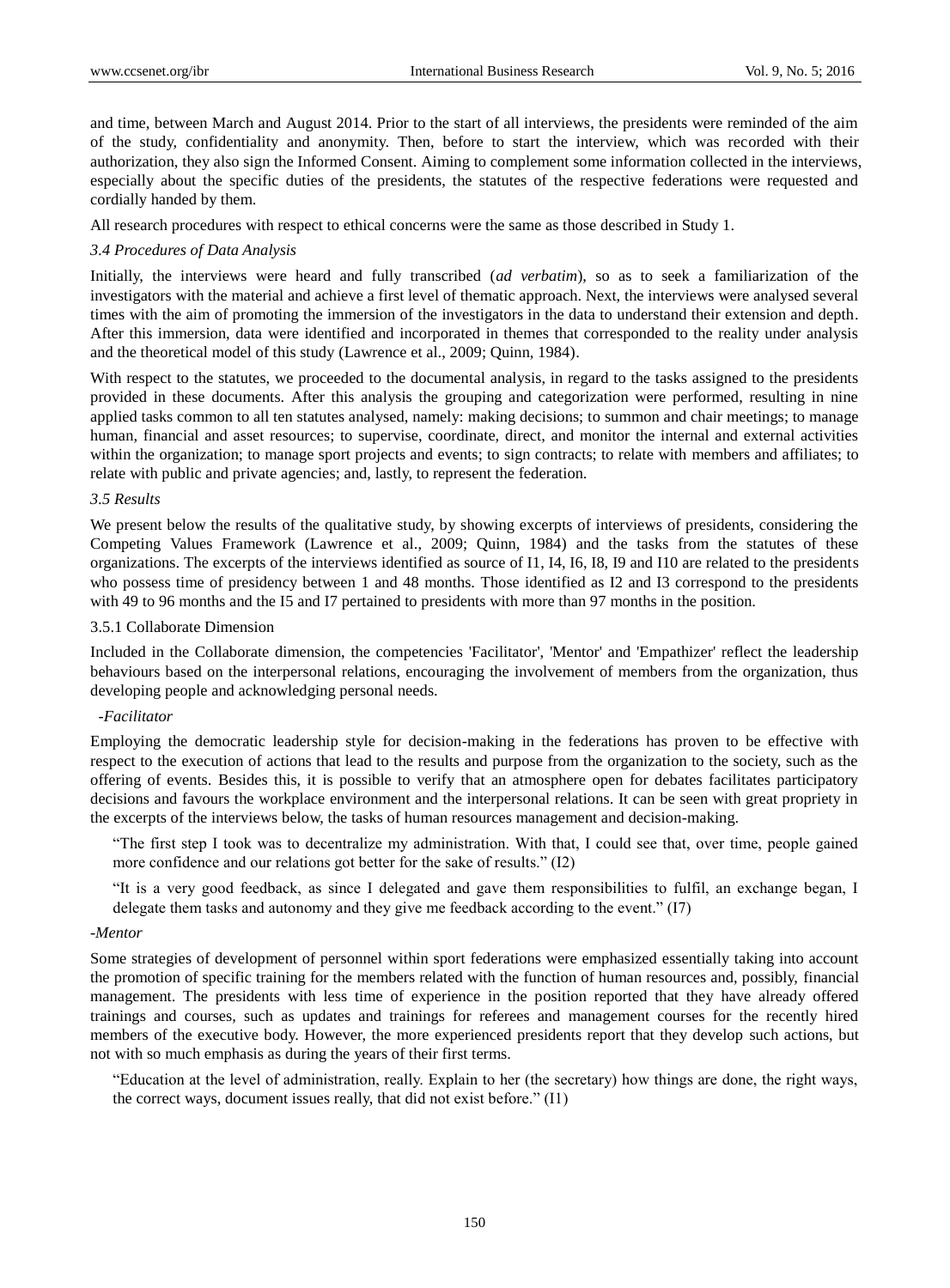"When I arrived here for the first time, I insisted on training the employees and showing them professional perspectives... Eventually, these trainings started decreasing, partly because they knew many processes and what was important. We understood each other. I could also notice that there are other things within the federation that interested them and their careers" (I2)

## *-Empathizer*

The acknowledgment of personal needs was mentioned as a competency that the presidents themselves reported to have developed over time, through daily contact or meetings. It is also possible to notice that they were aware of the situational demands arising from external and internal activities. For them, time was key to solidify interpersonal relations with members and to better understand their needs.

"We see what is the best benefit we can bring, what are the things people are unhappy with and what we can do to help them. It is not an easy task, one I can learn with time, but by getting to know people and earning their trust it becomes easier." (I6)

"The federation promotes around 80 games a year, we have to make score sheets, athlete's registrations... It is complicated for only two people to make referees' schedules, travel tickets, hotel reservations... It has not given any problems, except that they are overloaded. In the beginning I had no idea, but now, after following some events, I can see it better." (I10)

# 3.5.2 Create Dimension

The Create dimension is characterized by leadership behaviours that value anticipation of the needs of associations and/or clubs, through the promotion of significant changes and through the inspiration of people to exceed expectations, thus representing, respectively, the 'Visionary', 'Innovator' and 'Motivator' competencies.

#### *-Visionary*

The relation established by managers with the external environment of the organization has in its core the tasks of representing the federation, relationship with the members and affiliates and with the public and private agencies. As seen in the excerpt of the president I10, they try to support the clubs the best way possible and to understand their needs. However, as reported by president I3, there is a limitation in relation to this competency, which is related to the structure of the organization, in which they deal with the limited amount of human resources to conduct the works of the federation.

"The clubs acknowledge that there have been improvements, that we are doing our best to meet their needs, but they still want more. But I have tried to assist them in everything they ask me for, such as sports equipment, meetings, logistics and tables..." (I10)

"Today, with the affiliates, I give them limited feedback because alone I am not able to answer the thousand athletes we have. I believe that over time I increased my competency of dealing with them, especially with those with whom I am closer to and who are aware of our difficulties. " (I3)

#### *-Innovator*

The implementation of the 'Innovator' competency in the context of the Brazilian OSFs was demonstrated by the effort of the presidents in relation to the development of sport projects in order to obtain financial resources and/or promotion of sports. It is possible to see through the presidents' reports with less time of experience in the position that the issue of innovation and creativity does not depend solely on the presidents themselves, but also on the financial conditions and the process of transition between the managements that, in some cases, make it impossible to reach the expected results and present the required competencies.

"Last year I had a project... actually it was not taken further because of a lack of resources. I believe that only with time here is that I will be able to do what has to be done to that effect, because by then I will have more knowledge about the process and about which way to go." (I1)

"… Thus, it was an extremely limited budget, that almost prevented me from accomplishing anything new, from looking for development, an innovation, new actions, new ideas, new projects..." (I4)

#### -*Motivator*

On the expectation of inspiring the subordinates to be creative, as well as encouraging them to try alternatives and have performance compatible with the statutory duties within the organization, the presidents of the federations reported that they performed these behaviours daily, and both the less and more experienced consider that the time in the position does not influence this performance. However, the presidents with more experience believe they can be better in motivating their subordinates. They believe that the amount of tasks they have might be the limiting factor for the time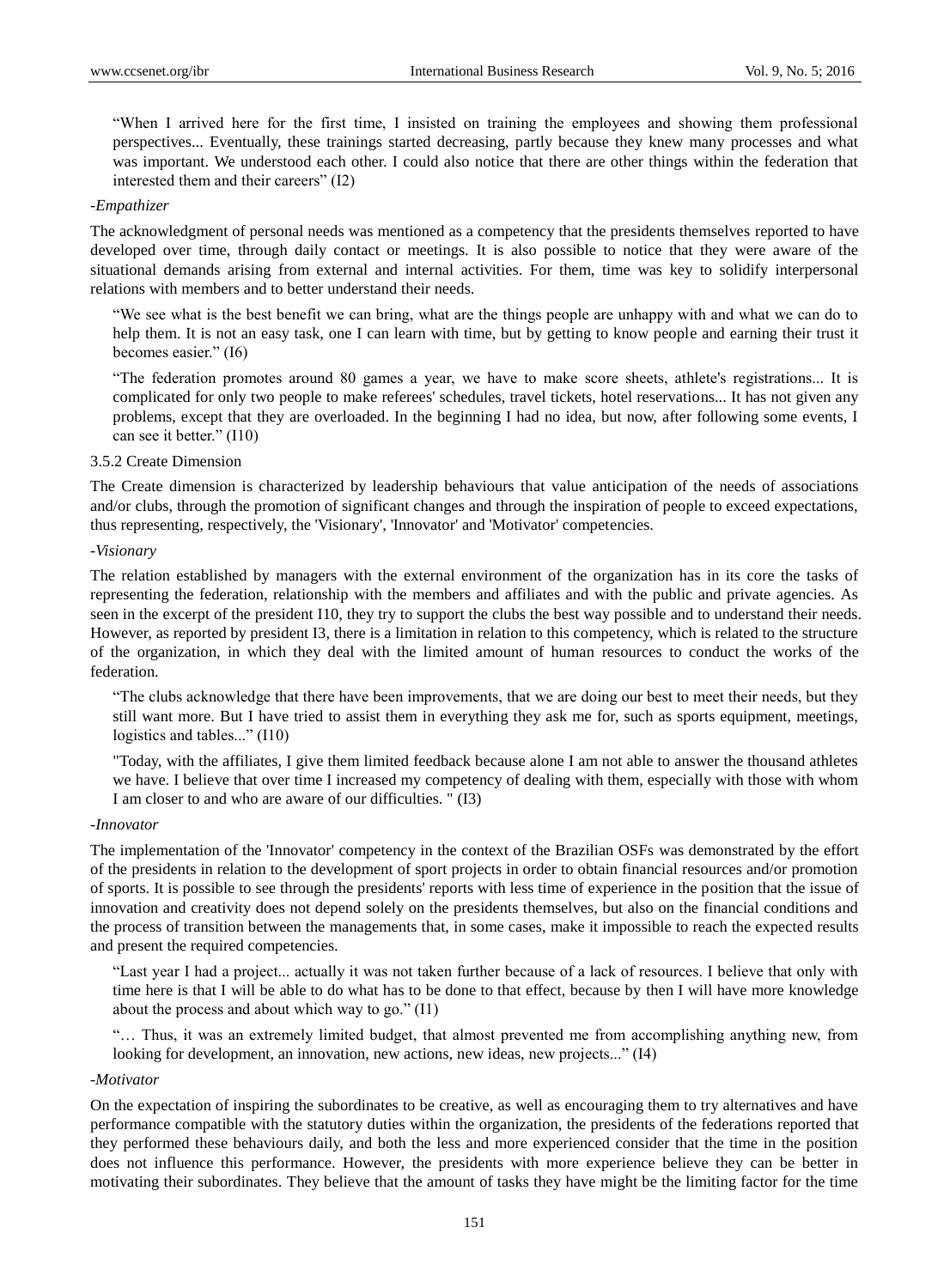they could be with them and motivate them for the actions of the organization.

"Of course I encourage the creativity of the employees, I need to do this. This attitude is important to achieve our goals, because if they are not motivated the federation does not grow..." (I1)

"In the beginning I focused too much on motivation. But with time, many other things emerged. When I attend an event, I always have to speak with many people that support the federation and I end up becoming distant of the technical staff that works there." (I7)

# 3.5.3 Control Dimension

The Control dimension comprises the 'Regulator', 'Monitor' and 'Coordinator' competencies that allow, respectively, clarifying the institutional policies to members, making employees execute their work with precision and controlling the projects.

# *-Regulator*

The excerpts of the interviews demonstrated that the presidents are concerned whether the members understand the federation's procedures, and whether the formal policies and guidelines of the institution are clear and well assimilated by the members. At the start they supervise the work more closely by the fact of having, in many cases, limited previous contact with the members or having new working teams when they take over the federation. However, with time, the behaviours related to the policy of the institution start to be executed automatically and they supervise more distantly the fulfilment.

"The secretary is in experience phase. I have already provided her with the documents of the federation, so she can understand the procedures and policies and have already instructed her about her responsibilities in understanding the routine..." (I8)

"... what we notice of an understanding about the federation's policies and guidelines begins by the way of acting of its employees, by their involvement, by the daily feedback they provide about the guidelines we established." (I9)

## *-Monitor*

The presidents with less time in the position considered that they have to emphasize more the behaviours associated with this competency in order to reach an ideal profile. However, the presidents with more time in the position perceive themselves performing tasks of supervising and coordinating the execution of members' activities as closer to ideal for their reality.

"In my administration we do not say we are not going to make mistakes, we say we are going to make less mistakes. Then, the mistakes will happen, we just cannot insist on these mistakes... you must always demand accuracy at work. I believe that, as I have more administration time in the federation this will become easier to achieve because people will already be aware of my rigour and of the purposes of my administration..." (I1)

"I try to ask maximum commitment from them. I know they do the best they can, even when I am not there. With time I learned that some imperfections in their actions are not exclusively related to the lack of commitment, but rather to the structural limitations we have." (I3)

# *-Coordinator*

In addition to the signing of contracts that financially enable the development of projects, the coordination by the president requires a rigorous management and monitoring of its execution. However, the fact that the federation is a non-profit organization and in general is managed by volunteers causes some limitations to be present in the work of the presidents. In this respect, some presidents reported that, due to the time of dedication, they do not have time to perform behaviours associated to this competency, as expected, often delegating the responsibility of controlling institutional projects to members of the technical staff. The transition between terms was also mentioned as a critical issue for the continuity of projects or potentiation of results to the society.

"We currently have a manager, a general manager that manages the day-to-day of the federation... It certainly is a competency that we accumulate with time because the knowledge on project management is very rich, but since I do not have full-time for the federation, it is very difficult." (I4)

"It took us much time to be aware of the characteristics of the projects. If we had had a more balanced transition between the previous and the current administration, I think we would have caught things easier and the impacts would certainly be greater." (I10)

# 3.5.4 Compete Dimension

The 'Competitor', 'Producer' and 'Driver' gather, respectively, leadership behaviours that aim to reach institutional results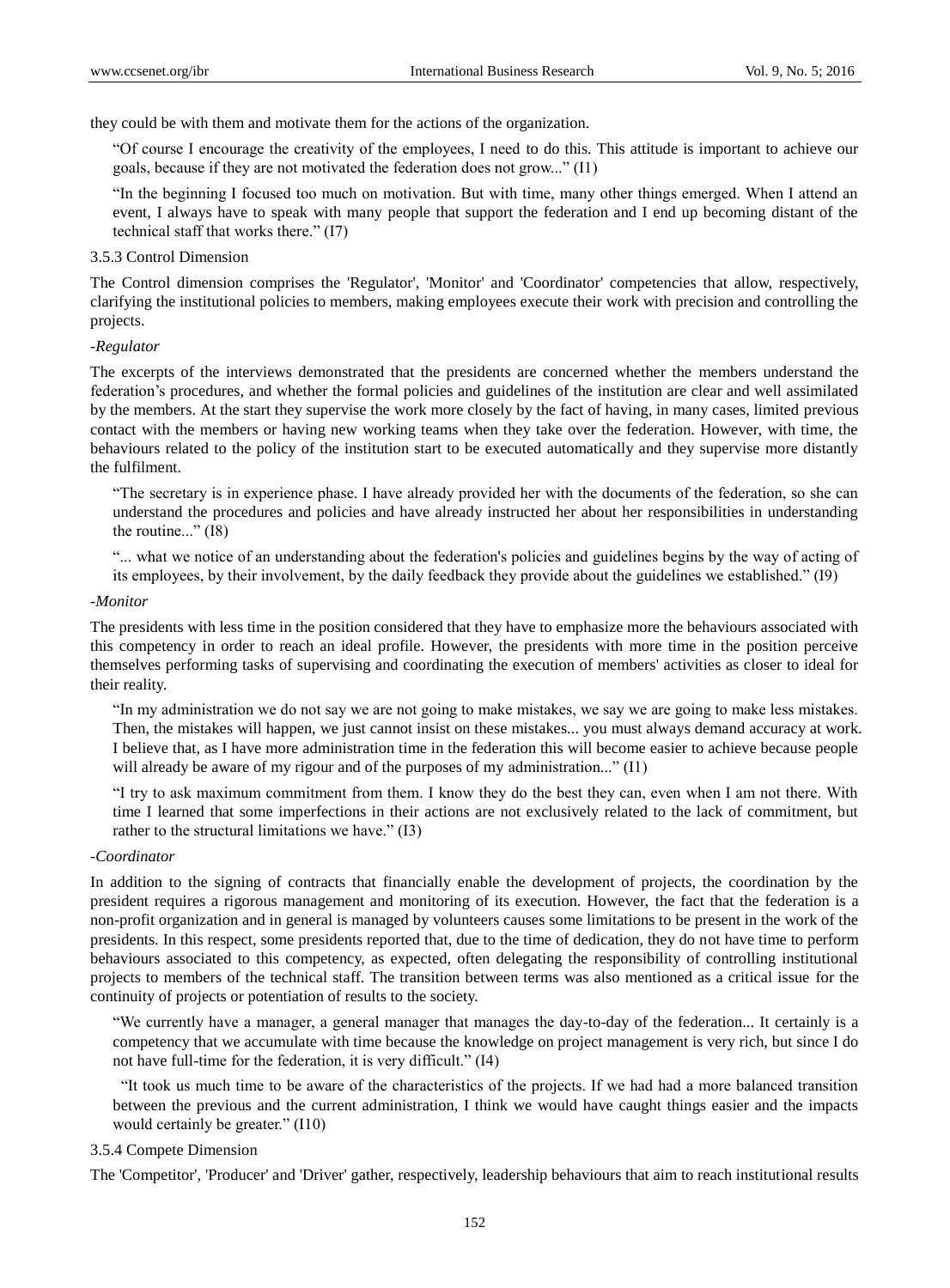through the focus on competition, hard work and responsiveness to the problems and that generate results.

#### *-Competitor*

The excerpts of the interviews below demonstrate the concern with obtaining results, particularly with regard to the strengthening of the sport and the promotion to the society. The competition assumes that they should be better in the future than in the present. For this, the presidents reported that at the start of the administration they define the objective they intend to reach and the goals they are supposed to achieve.

"In relation to the competition, what we most want is, first, to rescue the credibility of the XXX Federation of Minas Gerais (the sport of the federation was deliberately supressed) for only then think about other things. We are competing with ourselves." (I1)

"In this aspect, our great objective is really to rescue XXX (the sport was deliberately supressed) at the national level." (I10)

"We have our goals and we struggle a lot to achieve them. This is very important to strengthen ourselves, strengthen the movement of the federations, always in partnership and on behalf of the Brazilian XXX (the sport was deliberately supressed)." (I9)

# *-Producer*

It is possible to see in the interviews conceded by the presidents that they frequently execute essential tasks so that the activities of the federation might be carried out. This is a limitation in the management of these organizations due to the financial and structural problems mentioned, whereas these activities should be executed not by him, but by other professionals. The fact that the working team within these organizations are often small also makes the amount of work great for the people involved.

"We occupy a very broad sphere that goes from the administrative area to the issues of financial control, marketing, political contacts that involve this administration and in the administration itself, management of one's own office." (I9)

"... Then I was president, technical director, director of refereeing, that is, I took over many functions that were not part of my expertise." (I3)

"These days it is becoming necessary that you stay longer. I come at least two, three times a week, and part of it I do at home... I also make of my house an extension of the federation." (I5)

Another fact regards the voluntary management of the federations, in which presidents are not paid and, for this reason, have a limitation of time to execute all tasks under the federations' statutes. As we could verify, the job they carry and the role that the federations have in the country's sports scenario, causes them to be pushed for results and professionalism. However, because they share their professional life with other jobs, they cannot afford to devote themselves as much as they consider being enough and, because of that, they claim for more support.

"... Brazilian sport needs managers that are fully dedicated to sport. In my case many things that should be done end up not being done because I do not have time. I cannot give up my time at work to fully devote myself to the federation." (I10)

"I think that our model ends up demanding the president of the organization to have another activity. But it is true that it annoys. If you had the option to fully devote yourself, the organization would probably have better results or could have taken faster steps than with my current physical presence." (I4)

## *-Driver*

The presidents with less time in the position reported they dedicate much of their time to solving financial problems initiated in past administrations and securing new revenues, either by sponsors or governments. This financial limitation associated to reaching results has been the most highlighted aspect by these presidents. On the other hand, the presidents with more time in the position more easily bypass this situation due to the fact that past administrations did not present financial deficits or that they were balanced. They reported that the facility of relations and networking developed in previous years allow them to give faster answers for the demand. Besides this, they consider that previous experience allow them to obtain better planning and adjust between the expected and the real.

"Usually, when you take over a sport organization you find a scenario of great (financial) difficulty and that you need to implement a series of ideas, a series of projects that each one has... when you start looking for support, either in the public of private sphere, it takes time until you gain credibility and people understand your objective, your planning and financially support you, because you need to show your work, you need to talk, you need to explain." (I4)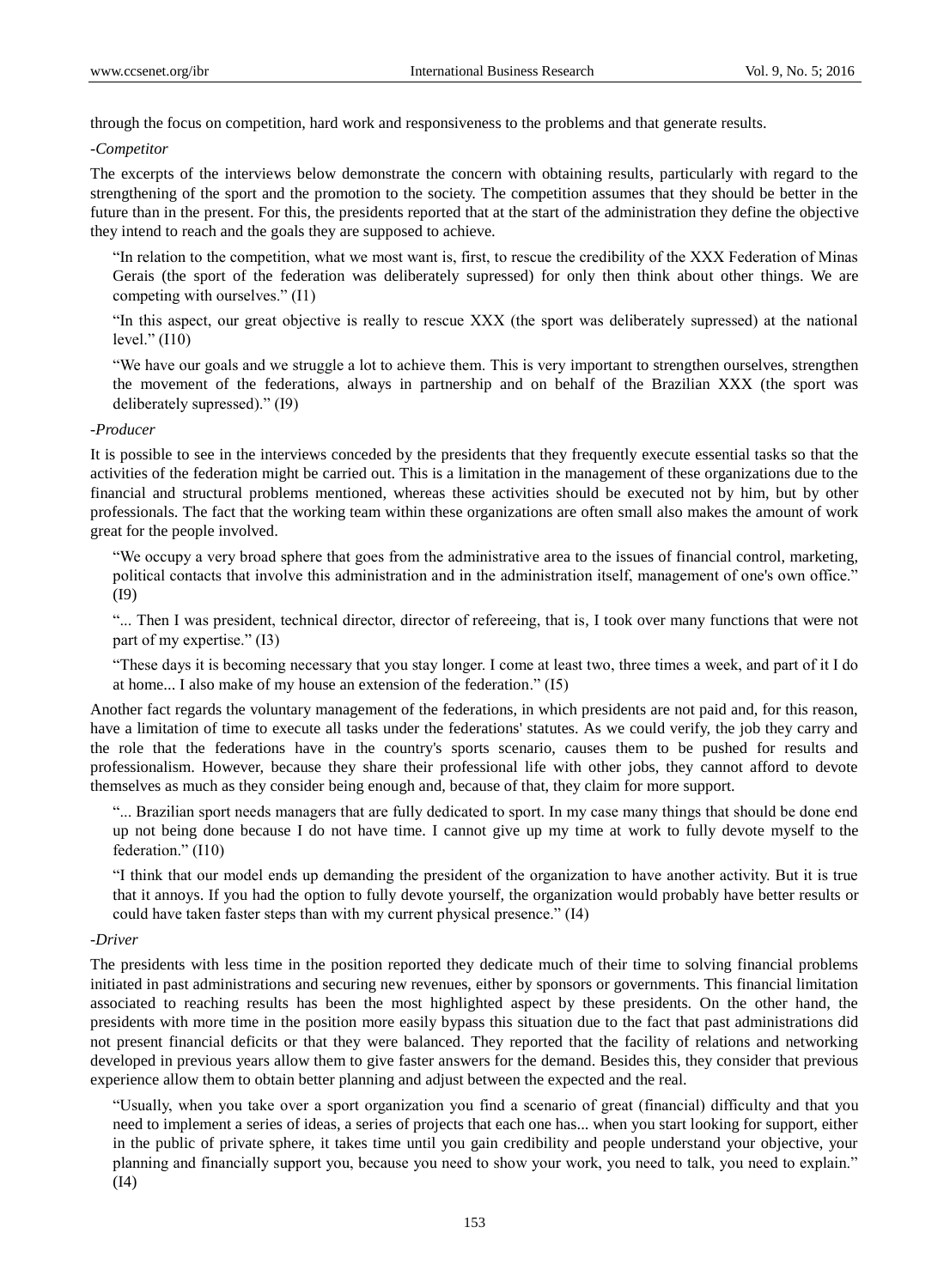## **4. General Discussion**

This research had as main objective contributing to the promotion and development of sport management, so as to help understanding how the presidents of the Brazilian OSFs give importance to a set of leadership competencies for management practice. In this sense, we sought to analyse whether there were or not differences between the way presidents perceived to behave, as well as verify whether there were or not differences at this level, when we analysed data according to their experience and in the perspective of an ideal profile of competencies for a president.

The results of the quantitative study demonstrated that all presidents perceived themselves as competent to fulfil the tasks associated with their position of presidency and perform behaviours associated with the twelve leadership competencies. These results that highlight the performance of behaviours associated with the multiple competencies of the presidents of Brazilian OSFs resemble results from other studies that assessed the competencies profile of managers/leaders in other countries, and indicated that the sport manager perform functions that include internal and external activities with respect to the organization, in which the 'Facilitator' and 'Visionary' competencies are highlighted in studies conducted in the USA, Iran and Greece (Goodarzi et al., 2012; Koustelios, 2003; Lambrecht, 1987), the 'Motivator' competency in other studies conducted in the USA and Taiwan (Ko et al., 2011; Lambrecht, 1987), and the 'Competitor', 'Driver', 'Coordinator', 'Regulator' and 'Monitor' for studies conducted in Germany, Slovenia and Greece (Horch & Schuette, 2003; Koustelios, 2003; Retar et al., 2013). According to the findings of these investigations and to the theoretical assumptions present in literature, the application of these multiple competencies through managerial practices has allowed managers to reach organizational effectiveness with respect to human relations, acquisition of resources, control of internal processes and productivity of the organization (Lawrence et al., 2009; Quinn et al., 2012).

With respect to the comparison of the presidents' perceptions according to an ideal profile of leadership competencies for the job, we verified that they only differ in the 'Mentor' competency. In this case, the presidents who are in their first term in relation to the others, considered that there is a need to encourage more training and dedication to the development of personnel, in regard to their careers. However, presidents with more than 49 months in the position do not emphasize this aspect so much. In the qualitative study, it was demonstrated that this occurs because as time passes by, there is more synergy between the president and the employees, thus facilitating communication and the execution of procedures. Besides this, the president is able to foresee other points of interest for the employees' careers that lead to job satisfaction.

When it was compared the leadership competencies that the presidents possess and those they consider ideal for the job, it was verified that as time in presidency increases, the differences between self-perceptions decrease. Therefore, the less experienced presidents consider that there are more differences between the real and ideal behaviour whereas the more experienced consider that the way they behave is closer to the ideal. This fact may occur for many reasons. One of them might be associated with the fact that experience gives the presidents more knowledge about the reality, what facilitates the comprehension of the context and the adjustment of management practice and, by the cycle of cause and effect, their self-perceptions are also adjust with time (Cheetham & Chivers, 2001; Louw et al., 2012; Mumford et al., 2000). Another reason lies, according to literature, in the fact that experience is an active process in which people are constantly exposed to events, and the reconstruction of these events contribute to behavioural changes, which are required for the development of competencies (Louw et al., 2012; Mumford et al., 2000; Paloniemi, 2006).

Given the results from both studies, it was verified that the presidents with up to 48 months in the position considered that they needed to qualify their managerial behaviours in all the twelve leadership competencies so as to be able to perform ideally the statutory duties related to their jobs. They elected as the main obstacles for the effectiveness of their managerial leadership behaviours in the Brazilian OSFs the work overload, the limitation of financial resources, the availability of time as they have to work in other companies and the difficulties in the transition from one administration to another, that is often associated to the loss of information for the sequence of projects and maximization of results. Given this reality, these presidents reported that they began to manage an unstructured organization that resulted from the difficulties experienced in the previous administration or even a mishandled succession process. In this case, the managerial behaviours performed by these presidents within the first years of their terms tend to focus on solving problems of organizational restructuring. In this scenario, and as demonstrated by other studies, fundraising projects are threatened, as well as the relationship with internal and external members, competitive events, the development of sport in schools and communities, among others (Hoye, 2007).

Particularly in the group of presidents with 49 to 96 months in the position, the differences observed demonstrated that the managers might still develop their leadership competencies in terms of anticipation of the needs of the associations and clubs, control of projects and emphasis on the speed of responses to internal and external members. As verified in the interviews, these needs occur due to the fact that the organization is too dependent on factors such as financial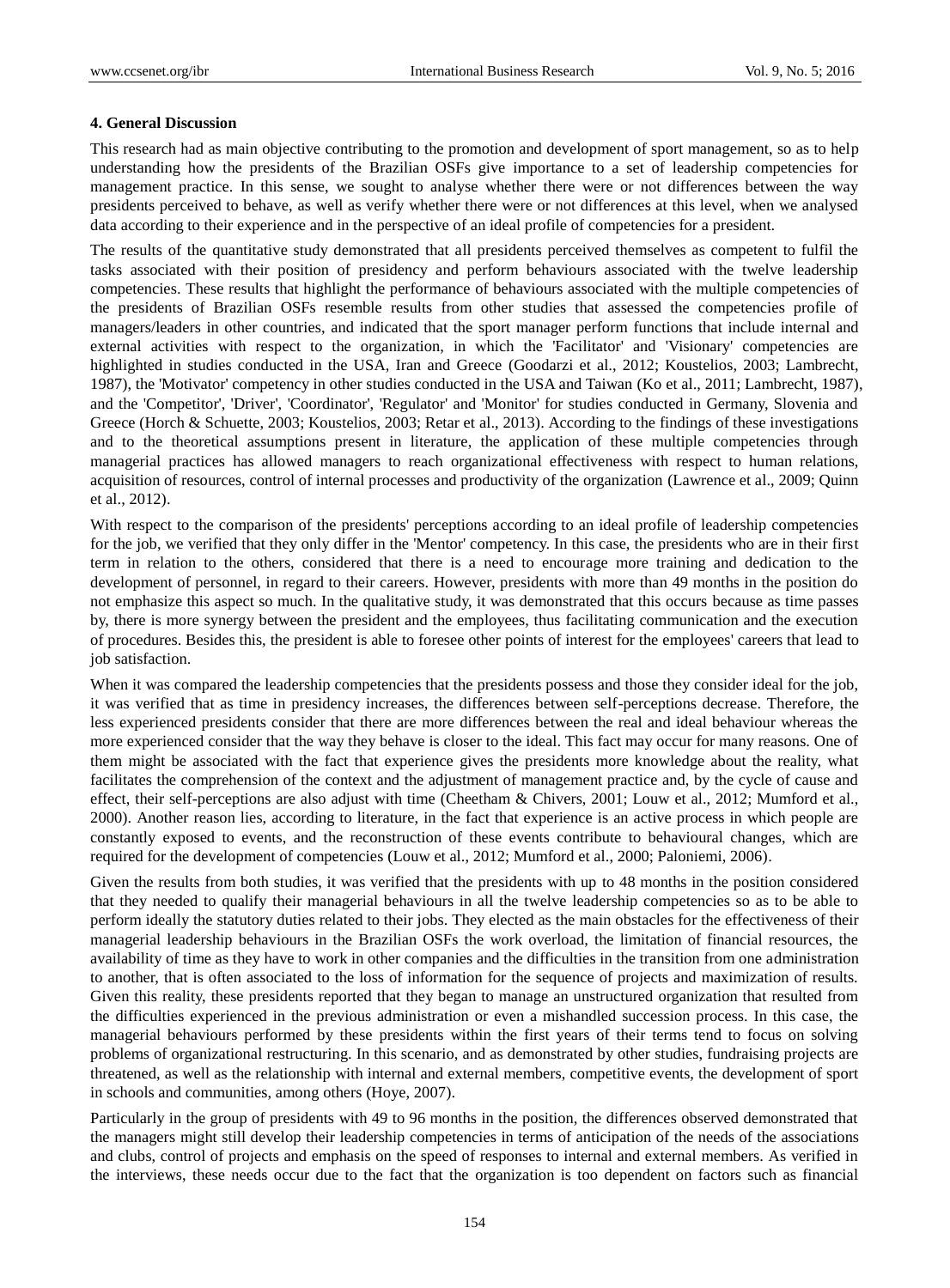resources and structural policy, thus hindering a more proactive management from the presidents. These results corroborate the findings of Soares et al. (2010), who, in the study about the voluntary sports associations from the Autonomous Region of the Madeira, verified that the organizational strategies and decision making are largely influenced by the sport policies that, in turn, is dependent on public resources and external partnerships.

In the perception of the more experienced presidents, with more than 97 months in the position, the competencies they possess are very close to those they consider ideal for the position they occupy. The only significant difference indicated is related to the 'Motivator' competency, which gathers behaviours aimed at inspiring people to excel expectations. This result demonstrates that, despite the presidents with more time of experience in the position value the performance of this competency, they do not behave they way they consider as being ideal. One of the reasons for this result might be related, as also verified in other studies, with the limitation of the human and financial structure faced by organizations of this nature, in which presidents work with a limited staff (da Costa, 1971). Besides this, these presidents acknowledge they need to improve the support to the motivation of their members, once in the domain of human resources management in organizations based on volunteering, as in the case of sports federations in Brazil, literature has indicated that the employees should be managed differently, since they are more susceptible to abruptly leave an organization than hired employees (Taylor & McGraw, 2006).

In general, as reported by the presidents, the extended time in the management of a federation might represent a capital gain for the development of leadership competencies necessary to the management and the execution of long-term work of promoting sports, since that, among other aspects, the organizational and technical knowledge and the political articulations demand time to be executed and gain credibility. Because of this, manage a sport federation for longer allows to expand this knowledge and skills necessary to management for the sake of organizational objectives (Cheetham & Chivers, 2001; Eraut, 2004; Louw et al., 2012; Mumford et al., 2000; Paloniemi, 2006; Svensson et al., 2004).

Thus, despite the presidents interviewed in this research indicate that the acquisition and development of leadership competencies to manage sport federations may emerge from an extended time of presidency term, we understand it would be interesting for the manager to previously interact with the federation through other management positions for example and only then, from the moment they gain confidence and knowledge about the organizational structure and managerial practices, to run for presidency. This would allow that presidents, instead of acquiring competencies to manage the federation after they have taken over the job, could already possess them within the start of the first term, thus being able to apply them effectively since the beginning by better managing resources, investing in expansion and development projects for the federation and maximizing organizational results.

# **5. Conclusion**

This research indicates that the presidents of the Brazilian Olympic Sport Federations, regardless of the time in the position, perceive themselves as being competent in performing tasks associated with the management of the organization. With respect to the ideal profile of leadership competency for the job, participants also presented similar perceptions, except for the 'Mentor' competency that, in turn, displayed low effect size values. Through the interviews, it was verified that from the moment they gain experience in the position, they acquire more managerial practice, thus allowing the structuration of knowledge that underlies the performance of behaviours associated with the managerial tasks under the statute of the federations.

One of the limitations of this research lies on the fact that there is no collect data on the results from the managerial practices of these presidents. Thus, we suggest that future investigations analyse the relation between the time of experience in the position and the leadership competencies by verifying which results achieved by the federation would be associated with these variables. From the data of this research, we expect that the knowledge about leadership competencies in sport management might be expanded and contribute to the manager's education before taking over position on managerial leadership.

## **Acknowledgments**

This study was supported by CAPES (CAPES Grant - Proc. n. 13262/13-0) and by SETES/MG, through the State Act of Incentive to Sports.

#### **References**

- Barcelona, B. (2004). Examining the importance of recreation sport management competencies based on management level, agency type, and organizational size. *Recreational Sports Journal*, *28*(1), 45-53.
- Barcelona, B., & Ross, C. M. (2004). An Analysis of the Perceived Competencies of Recreational Sport Administrators. *Journal of Park and Recreation Administration*, *22*(4), 25-42.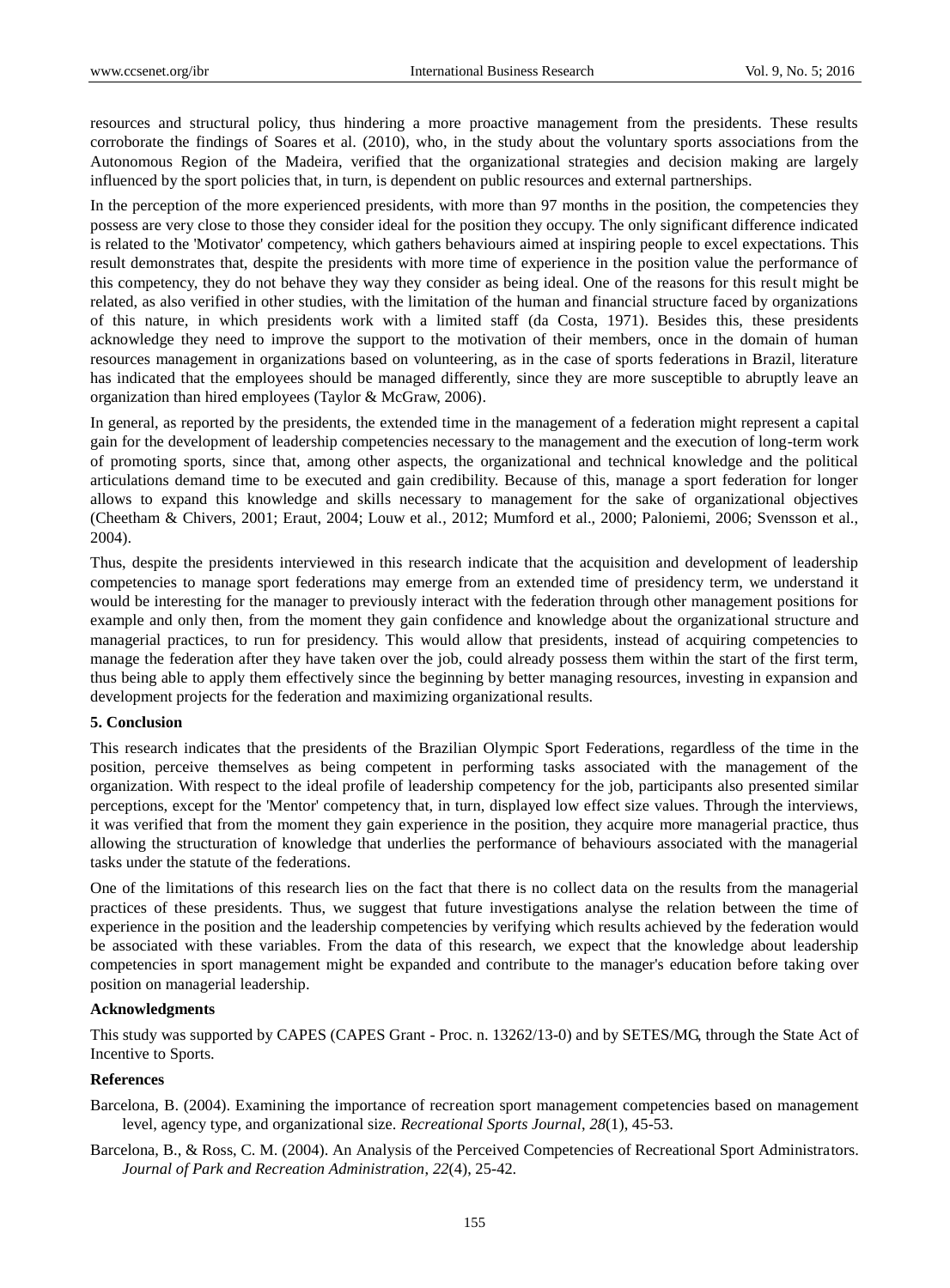- Case, R., & Branch, D. (2003). A Study to Examine the Job Competencies of Sport Facility Managers. *International Sports Journal, Summer*, 25-38.
- Cheetham, G., & Chivers, G. (2001). How professionals learn in practice: an investigation of informal learning amongst people working in professions. *Journal of European Industrial Training, 25*(5), 247-292. http://dx.doi.org/10.1108/03090590110395870
- Chelladurai, P. (1984). Discrepancy between preferences and perceptions of leadership behavior and satisfaction of athletes in varying sports. *Journal of Sport Psychology, 6*, 27-41.
- Cohen, J. (1988). *Statistical power analysis for the behavioral sciences*. Hove: Lawrence Erlbaum Associates.
- da Costa, L. P. (1971). *Diagnóstico de Educação Física / Desportos no Brasil*. [Diagnosis of Physical Education / Sports in Brazil]. Bras fia: Fundação Nacional de Material Escolar.
- Eraut, M. (2004). Informal learning in the workplace. *Studies in Continuing Education, 26*(2), 247-273. http://dx.doi.org/10.1080/158037042000225245
- Freitas, D. M., Carvalho, M. J., Costa, I. T., & Fonseca, A. M. (in press). Evaluation of the psychometric properties of the Managerial Behaviour Instrument for the Brazilian sport organizations. *The Open Sports Sciences Journal*.
- Goodarzi, M., Asadi, N., Sajjadi, S. N., & Moradi, M. (2012). Prioritizing the competencies of sport event managers from viewpoints of managers holding national sport competitions in federations. *World Journal of Sport Sciences, 6*(4), 452-458.http://dx.doi.org/10.5829/idosi.wjss.2012.6.4.1159
- Gould, D., Guinan, D., Greenleaf, C., & Chung, Y. C. (2002). A survey of US Olympic coaches: Variables perceived to have influenced athlete performances and coach effectiveness. The *Sport Psychologist, 16*(3), 229-250.
- Horch, H. D., & Schuette, N. (2003). Competencies of sport managers in German sport clubs and sport federations. *Managing Leisure, 8*(2), 70-84. http://dx.doi.org/10.1080/1360671032000085684
- Hoye, R. (2007). Commitment, involvement and performance of voluntary sport organization board members. *European Sport Management Quarterly, 7*(1), 109-121. http://dx.doi.org/10.1080/16184740701270402
- Jamieson, L. M. (1987). Competency-based approaches to sport management. *Journal of Sport Management, 1*(1), 48-56.
- Katz, R. L. (1974). Skills of an effective administrator. *Harvard Business Review, 52*(5), 90-102.
- Ko, L.M., Henry, I., & Kao, J. C.H. (2011). The perceived importance of sport management competencies by academics and practitioners in the cultural/industrial context of Taiwan. *Managing Leisure, 16*(4), 302-317. http://dx.doi.org/10.1080/13606719.2011.613628
- Koustelios, A. (2003). Identifying important management competencies in fitness centres in Greece. *Managing Leisure, 8*(3), 145-153. http://dx.doi.org/10.1080/1360671032000123672
- Lambrecht, K. W. (1987). An analysis of the competencies of sports and athletic club managers. *Journal of Sport Management, 1*(2), 116-128.
- Lawrence, K. A., Lenk, P., & Quinn, R. E. (2009). Behavioral complexity in leadership: The psychometric properties of a new instrument to measure behavioral repertoire. *The Leadership Quarterly, 20*(2), 87-102. http://dx.doi.org/10.1016/j.leaqua.2009.01.014
- Louw, L., Pearse, N. J., & Dhaya, J. (2012). The role of experience in the development of social competencies. *SA Journal of Human Resource Management, 10*(1), 376-379 Retrived from http://sajhrm.co.za/index.php/sajhrm/article/view/376/511%3E.
- Lussier, R. N., & Kimball, D. C. (2009). *Applied sport management skills*. Champaign, IL: Human Kinetics.
- May, C., Els, B., & Viljoen, P. (2014). Preferences and perceptions of generation Y sport students towards the leadership behaviour of coaches. *Mediterranean Journal of Social Sciences, 5*(21), 61-68. http://dx.doi.org/10.5901/mjss.2014.v5n21p61
- Mintzberg, H. (2011). *Managing*. Edinburgh Gate: Prentice Hall.
- Mumford, M. D., Marks, M. A., Connelly, M. S., Zaccaro, S. J., & Reiter-Palmon, R. (2000). Development of leadership skills: experience and timing. *The Leadership Quarterly, 11*(1), 87-114. http://dx.doi.org/10.1016/S1048-9843(99)00044-2
- Paloniemi, S. (2006). Experience, competence and workplace learning. *Journal of Workplace Learning, 18*(7/8), 439-450. http://dx.doi.org/10.1108/13665620610693006